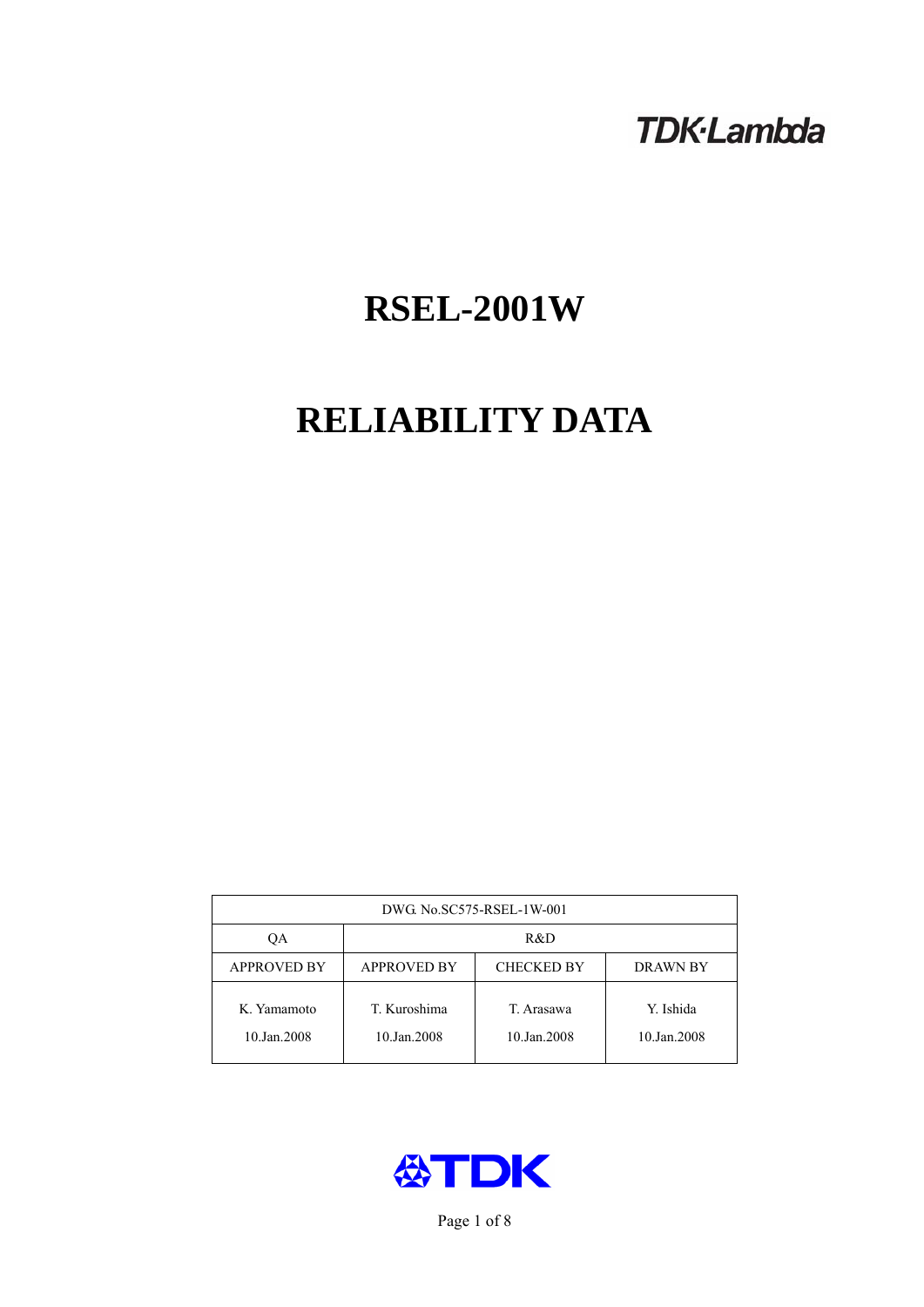#### **RSEL-2001W**

# **I N D E X**

|                                     | Page   |
|-------------------------------------|--------|
| 1. Calculated Values of MTBF        | Page-3 |
| 2. Vibration Test                   | Page-4 |
| 3. Heat Cycle Test                  | Page-5 |
| 4. Humidity Test                    | Page-6 |
| 5. High Temperature Resistance Test | Page-7 |
| 6. Low Temperature Storage Test     | Page-8 |

The following data are typical values. As all units have nearly the same characteristics, the data to be considered as ability values.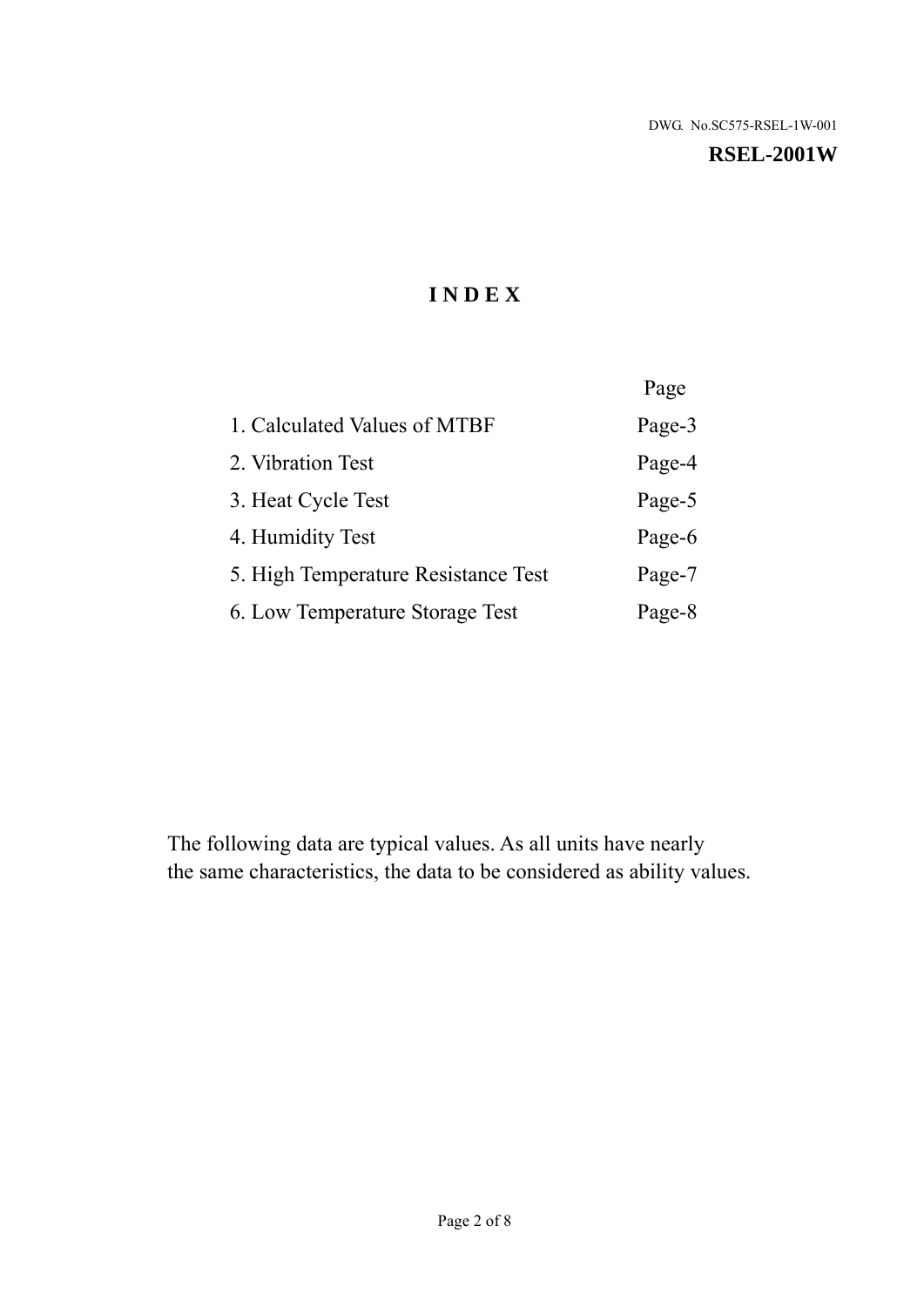#### **RSEL-2001W**

1. Calculated values of MTBF

MODEL : RSEL-2001W

(1) Calculating Method

 Calculated based on parts stress reliability projection of MIL-HDBK-217F NOTICE2.

Individual failure rates  $\lambda$  G is given to each part and MTBF is calculated by the count of each part.

$$
MTBF = \frac{1}{\lambda_{\text{equip}}} = \frac{1}{\sum_{i=1}^{n} N_i (\lambda_G \pi_Q)_i} \times 10^6 \text{ (hours)}
$$

| $\lambda$ equip | : Total equipment failure rate (Failure $/ 10^6$ Hours)                   |
|-----------------|---------------------------------------------------------------------------|
| $\lambda$ G     | : Generic failure rate for the $\hbar$ generic part                       |
|                 | (Failure/ $10^6$ Hours)                                                   |
| Ni              | : Quantity of <i>i</i> th generic part                                    |
| N               | : Number of different generic part categories                             |
| $\pi$ Q         | : Generic quality factor for the <i>i</i> th generic part ( $\pi Q = 1$ ) |

- (2) MTBF Values
	- GF : Ground, Fixed

 $MTBF = 9,978,048$  (Hours)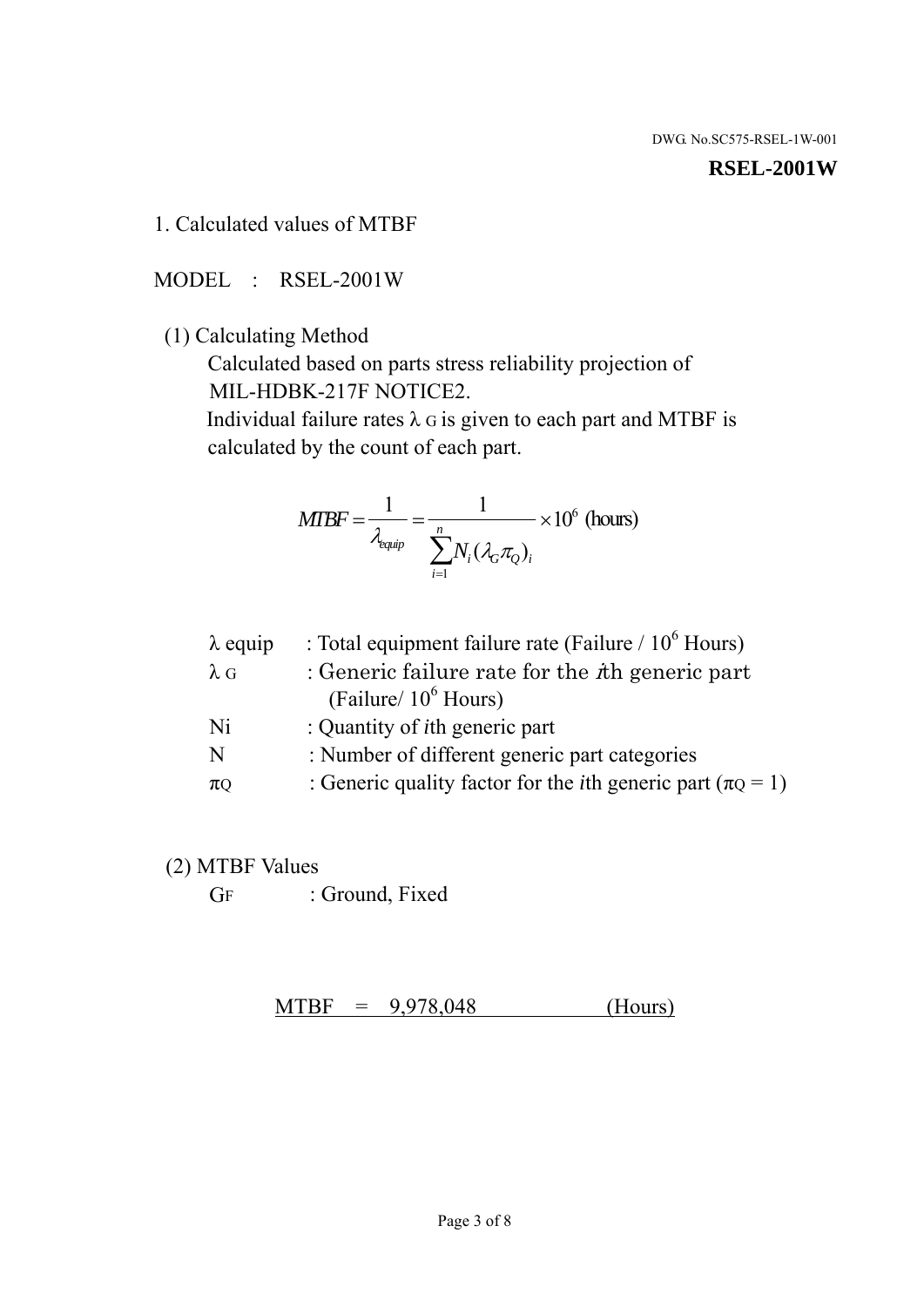#### **RSEL-2001W**

2. Vibration Test

## MODEL : RSEL-2001W (Representation Product : RSEL-2006W)

- (1) Vibration Test Class Frequency Variable Endurance Test
- (2) Equipment Used Controller VS-1000-6, Vibrator 905-FN ( IMV CORP.)
- (3) The Number of D.U.T. (Device Under Test) 5 units
- (4) Test Condition
	- · Frequency : 10~55Hz
	- · Amplitude : 1.5mm, Sweep for 1 min.
	- · Dimension and times : X, Y and Z directions for 2 hours each.

## (5) Test Method

Fix the D.U.T. on the fitting-stage

# (6) Test Results

PASS

#### Typical Sample Data

| . .                                |                                                         |                  |                     |                     |
|------------------------------------|---------------------------------------------------------|------------------|---------------------|---------------------|
| Check item                         | Spec.                                                   |                  | <b>Before Test</b>  | After Test          |
|                                    | Differential Mode: 25dBmin.                             | 1 MHz            | 47.70               | 47.24               |
|                                    |                                                         | 30 MHz           | 60.94               | 59.16               |
| Attenuation (dB)                   | Common Mode: 25dBmin.                                   | 1 MHz            | 37.62               | 37.84               |
|                                    |                                                         | $10 \text{ MHz}$ | 55.26               | 55.38               |
| Leakage Current (mA)               | Line1<br>$1mA$ max. $(250V, 60Hz)$<br>Line <sub>2</sub> |                  | 0.30                | 0.29                |
|                                    |                                                         | 0.30             | 0.29                |                     |
| DC Resistance $(m\Omega)$          | $80m \Omega$ max.                                       |                  | 24.96               | 25.50               |
| <b>Test Voltage</b>                | $L-L: 1768Vdc$ 60s.                                     |                  | OK                  | OK.                 |
|                                    | $L-E$ : 2500Vac 60s.                                    |                  |                     |                     |
| Isolation Resistance ( $M\Omega$ ) | $100M \Omega$ min. (500Vdc 60s)                         |                  | $3.9 \times 10^{6}$ | $4.5 \times 10^{6}$ |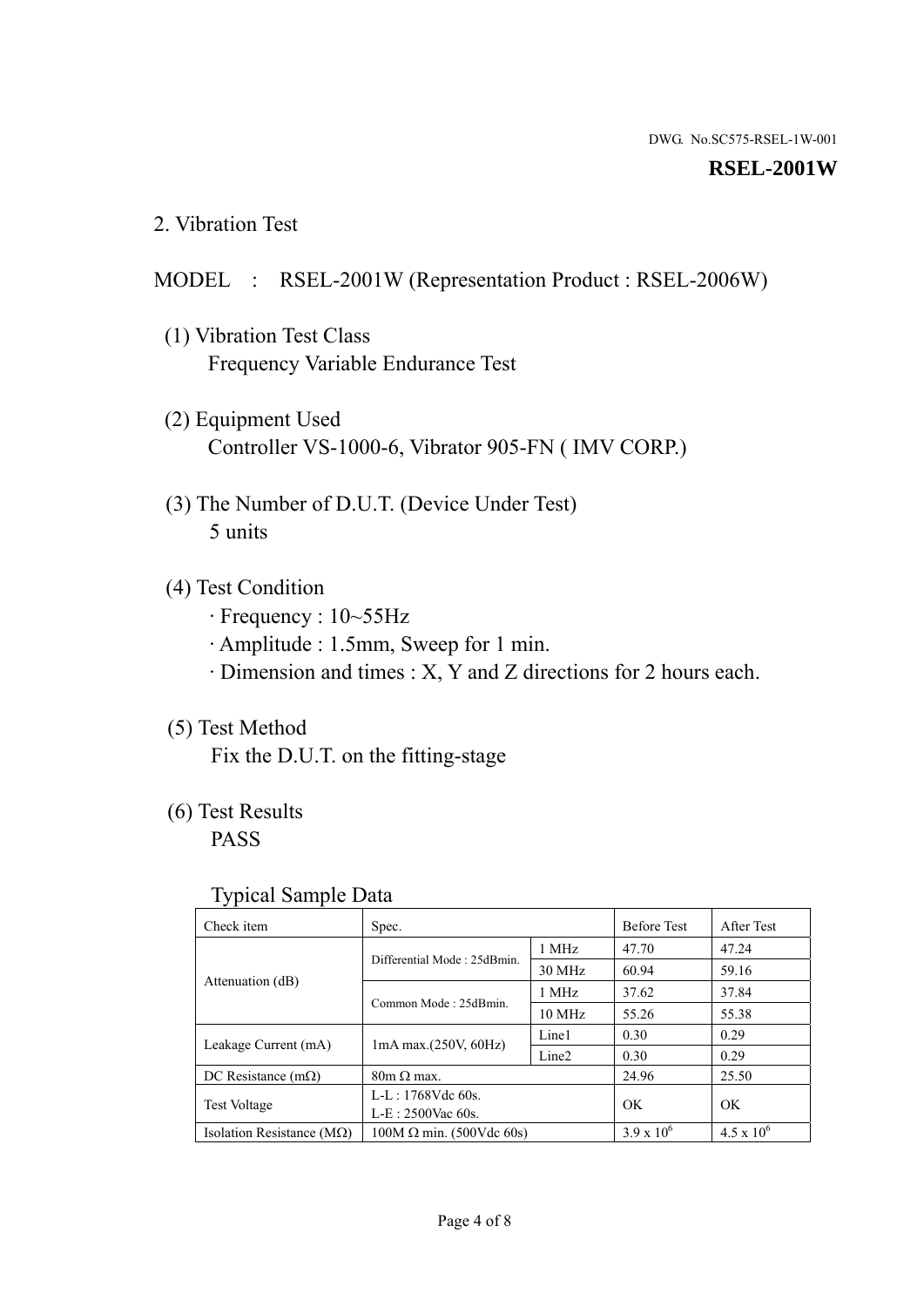1 cycle

30min.

3min.

30min.

3. Heat Cycle Test

# MODEL : RSEL-2001W (Representation Product : RSEL-2006W)

- (1) Equipment Used TEMPERATURE CHAMBER TSA-71H-W (ESPEC CORP.)
- (2) The Number of D.U.T. (Device Under Test) 5 units
- (3) Test Conditions
	- · Ambient Temperature : -25~+85°C · Test Cycles : 100cycles
- (4) Test Method

 Before the test check if there is no abnormal characteristics and put the D.U.T. in the testing chamber. Then test it in the above cycles, After the test is completed leave it for 1 hour at room temperature and check it if there is no abnormal each characteristics.

 $+85$ °C

 $-25^{\circ}$ C

(5) Test Results

PASS

| <b>Typical Sample Data</b> |  |  |
|----------------------------|--|--|
|----------------------------|--|--|

| Check item                                                  | Spec.                                                                           |                  | <b>Before Test</b>  | After Test        |
|-------------------------------------------------------------|---------------------------------------------------------------------------------|------------------|---------------------|-------------------|
|                                                             | Differential Mode: 25dBmin.                                                     | 1 MHz            | 47.64               | 47.86             |
|                                                             |                                                                                 | 30 MHz           | 58.32               | 59.54             |
| Attenuation (dB)                                            | Common Mode: 25dBmin.                                                           | 1 MHz            | 37.94               | 39.00             |
|                                                             |                                                                                 | $10 \text{ MHz}$ | 54.52               | 56.02             |
|                                                             | Line1<br>$1mA$ max. $(250V, 60Hz)$<br>Leakage Current (mA)<br>Line <sub>2</sub> |                  | 0.30                | 0.33              |
|                                                             |                                                                                 |                  | 0.29                | 0.34              |
| DC Resistance $(m\Omega)$                                   | $80m \Omega$ max.                                                               |                  | 25.54               | 25.18             |
| $L-L: 1768Vdc$ 60s.<br>Test Voltage<br>$L-E: 2500$ Vac 60s. |                                                                                 |                  | OK                  | OK                |
|                                                             |                                                                                 |                  |                     |                   |
| Isolation Resistance ( $M\Omega$ )                          | $100M \Omega$ min. (500Vdc 60s)                                                 |                  | $4.9 \times 10^{6}$ | $4.2 \times 10^6$ |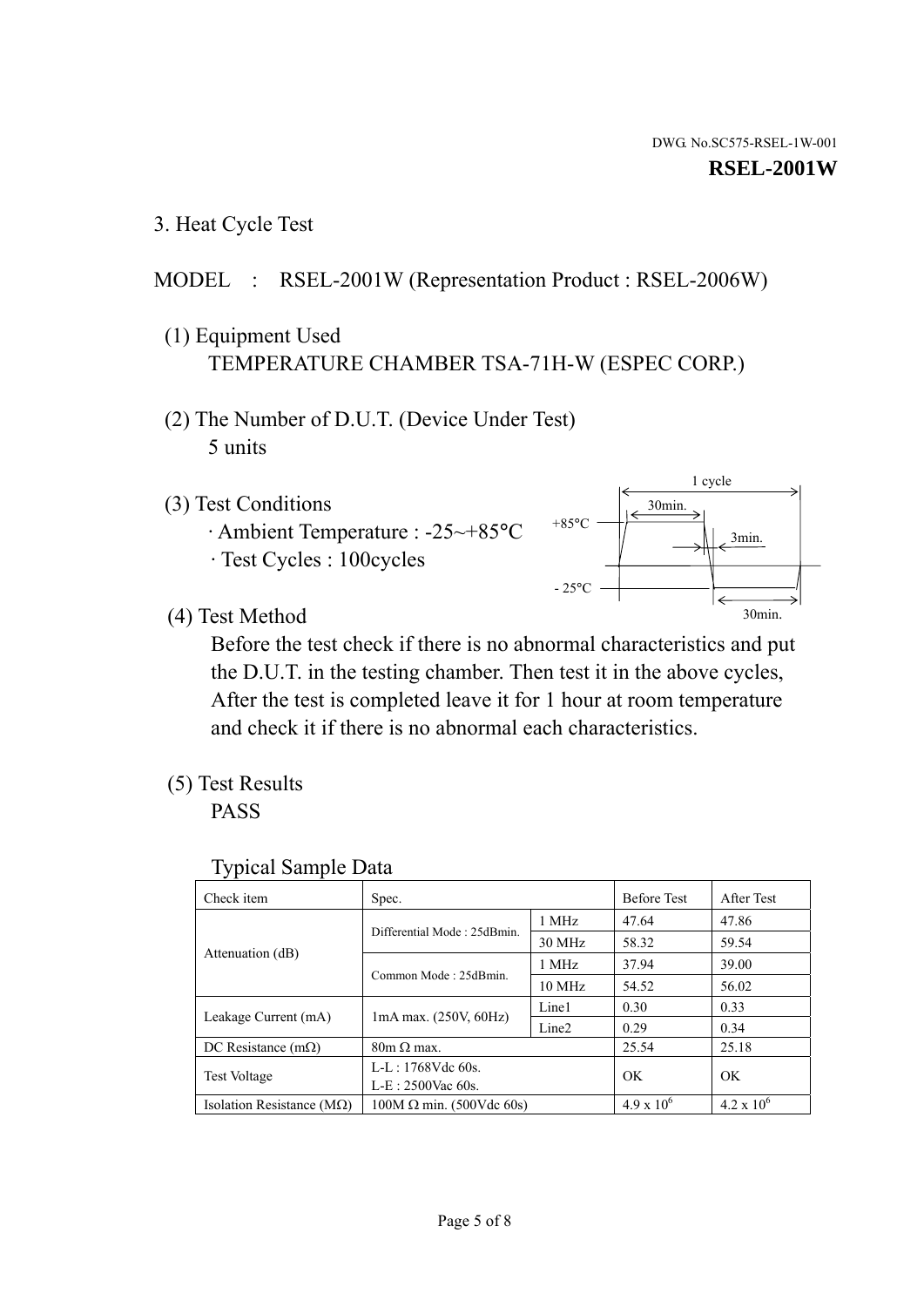4. Humidity Test

# MODEL : RSEL-2001W (Representation Product : RSEL-2006W)

- (1) Equipment Used TEMP. & HUMID. CHAMBER PR-4KT (ESPEC CORP.)
- (2) The Number of D.U.T. (Device Under Test) 5 units

## (3) Test Conditions

- · Ambient Temperature : +40°C
- · Test Time : 500 hours
- · Ambient Humidity : 90~95% RH No Dewdrop

# (4) Test Method

 Before the test check if there is no abnormal characteristics and put the D.U.T. in the testing chamber. Then test it in the above conditions. After the test is completed leave it for 1 hour at room temperature and check it if there is no abnormal each characteristics.

# (5) Test Results

PASS

| ╯┸                                 |                                                                                 |                  |                     |                     |
|------------------------------------|---------------------------------------------------------------------------------|------------------|---------------------|---------------------|
| Check item                         | Spec.                                                                           |                  | <b>Before Test</b>  | After Test          |
|                                    |                                                                                 | 1 MHz            | 47.84               | 45.98               |
|                                    | Differential Mode: 25dBmin.                                                     | 30 MHz           | 55.40               | 55.92               |
| Attenuation (dB)                   | Common Mode: 25dBmin.                                                           | 1 MHz            | 37.24               | 37.92               |
|                                    |                                                                                 | $10 \text{ MHz}$ | 53.44               | 54.30               |
|                                    | Line1<br>$1mA$ max. $(250V, 60Hz)$<br>Leakage Current (mA)<br>Line <sub>2</sub> |                  | 0.29                | 0.29                |
|                                    |                                                                                 |                  | 0.30                | 0.28                |
| DC Resistance $(m\Omega)$          | $80m \Omega$ max.                                                               |                  | 25.32               | 25.60               |
| <b>Test Voltage</b>                | $L-L: 1768Vdc$ 60s.                                                             |                  | OK                  | OK.                 |
|                                    | $L-E: 2500$ Vac 60s.                                                            |                  |                     |                     |
| Isolation Resistance ( $M\Omega$ ) | $100M \Omega$ min. (500Vdc 60s)                                                 |                  | $4.3 \times 10^{6}$ | $4.9 \times 10^{6}$ |

#### Typical Sample Data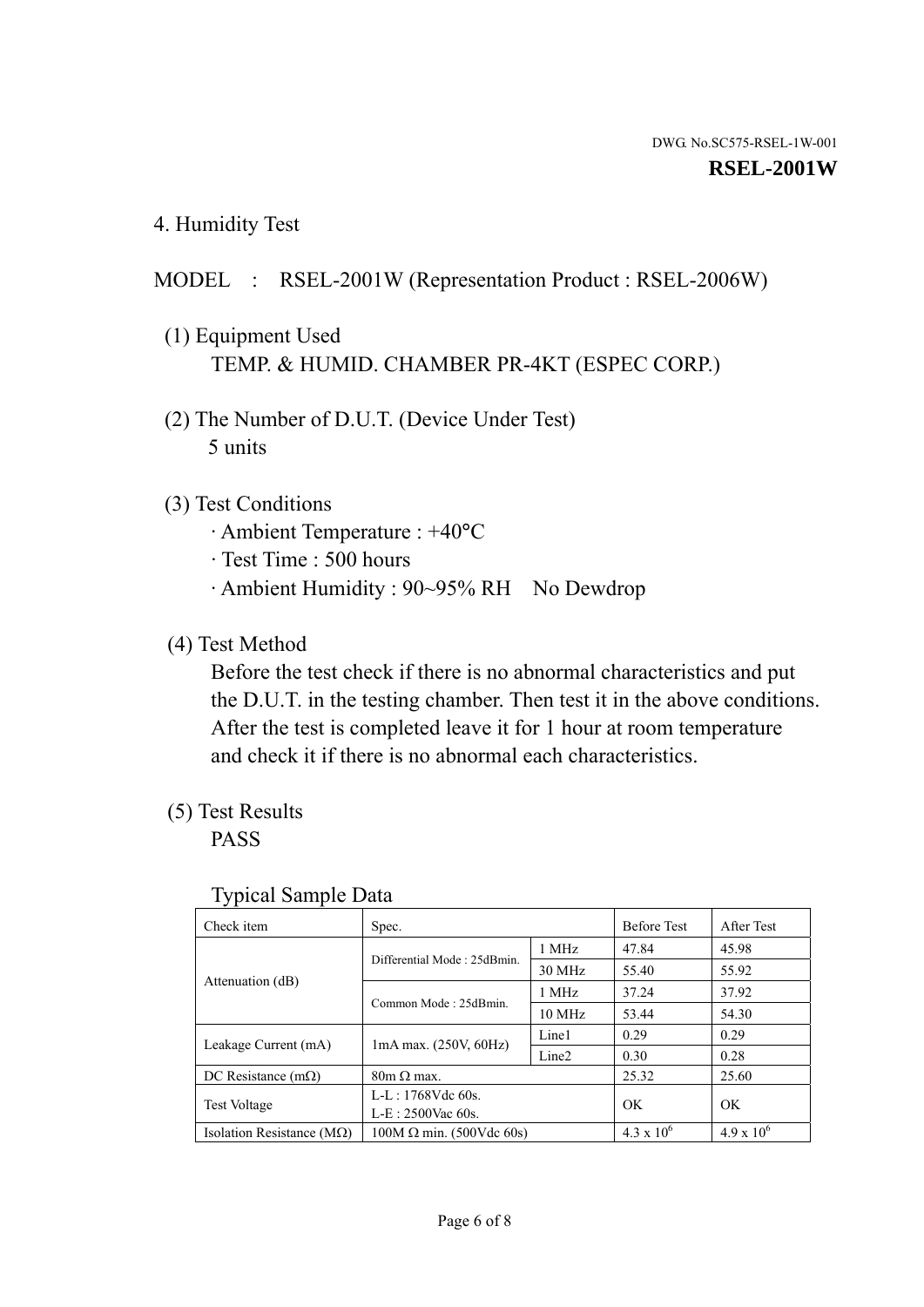5. High Temperature Resistance Test

### MODEL : RSEL-2001W (Representation Product : RSEL-2006W)

- (1) Equipment Used TEMPERATURE CHAMBER PHH-300 ( ESPEC CORP.)
- (2) The Number of D.U.T. (Device Under Test) 5 units
- (3) Test Conditions
	- · Ambient Temperature : +55°C
	- · Test Time : 500 hours
	- · Operating : DC 6A
- (4) Test Method

 Before the test check if there is no abnormal characteristics and put the D.U.T. in the testing chamber. Then test it in the above conditions. After the test is completed leave it for 1 hour at room temperature and check it if there is no abnormal each characteristics.

(5) Test Results

PASS

| ╯┸                                 |                                 |                   |                     |                     |
|------------------------------------|---------------------------------|-------------------|---------------------|---------------------|
| Check item                         | Spec.                           |                   | <b>Before Test</b>  | After Test          |
|                                    | Differential Mode: 25dBmin.     | 1 MHz             | 47.32               | 47.38               |
|                                    |                                 | 30 MHz            | 55.64               | 57.74               |
| Attenuation (dB)                   | Common Mode: 25dBmin.           | 1 MHz             | 37.52               | 38.78               |
|                                    |                                 | 10 MHz            | 54.78               | 56.06               |
| Leakage Current (mA)               | $1mA$ max. $(250V, 60Hz)$       | Line1             | 0.30                | 0.30                |
|                                    |                                 | Line <sub>2</sub> | 0.31                | 0.31                |
| DC Resistance $(m\Omega)$          | $80m \Omega$ max.               |                   | 25.10               | 25.44               |
| <b>Test Voltage</b>                | $L-L: 1768Vdc$ 60s.             |                   | OK                  | OK                  |
|                                    | $L-E: 2500$ Vac 60s.            |                   |                     |                     |
| Isolation Resistance ( $M\Omega$ ) | $100M \Omega$ min. (500Vdc 60s) |                   | $4.4 \times 10^{6}$ | $5.1 \times 10^{6}$ |

#### Typical Sample Data